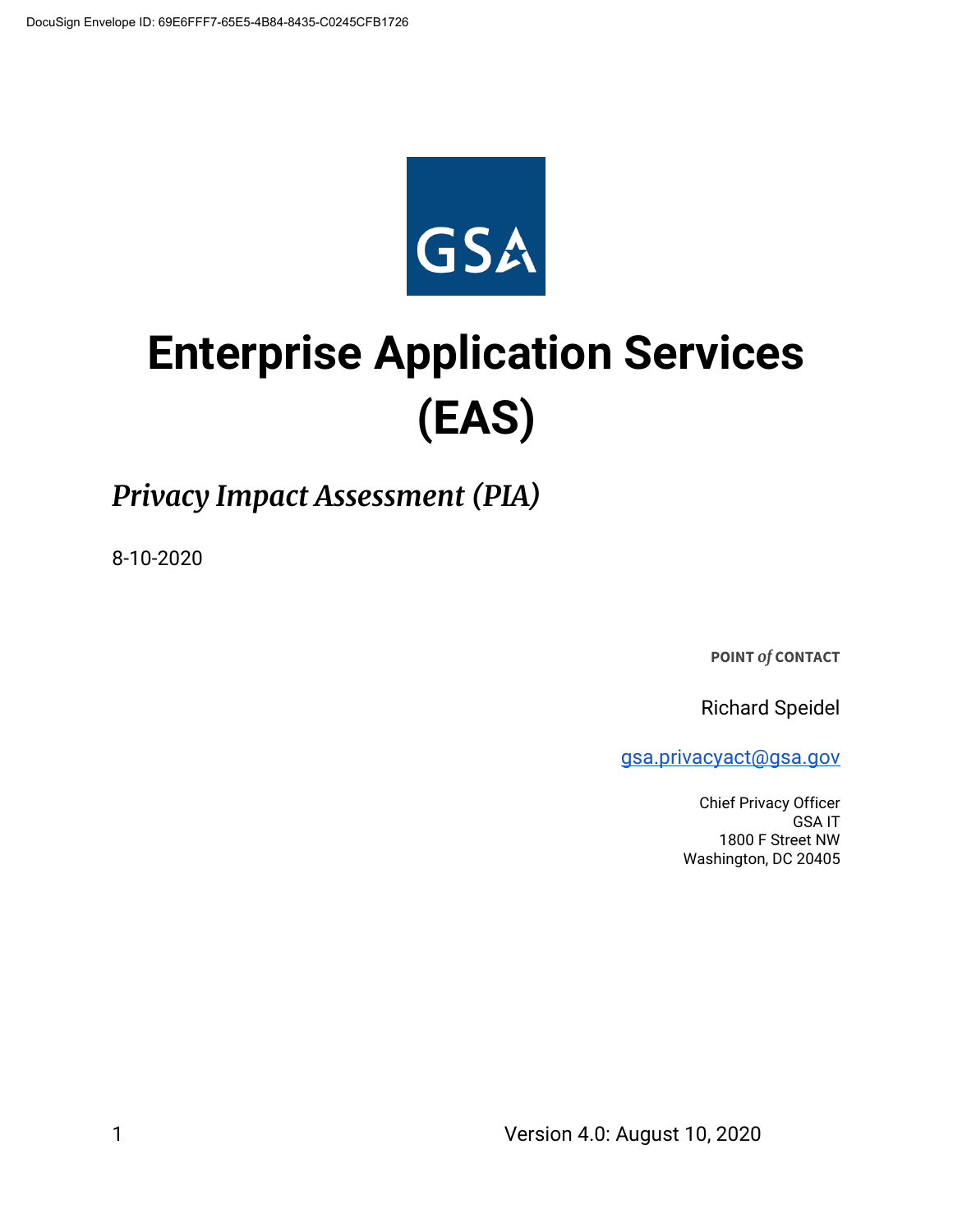# **Stakeholders**

Name of Information System Security Manager (ISSM):

● Nathaniel Ciano

Name of Program Manager/System Owner:

● Chris McFerren

# **Signature Page**

Signed:

DocuSigned by:

Nathaniel Ciano

\_<br>-113E72276281433... Information System Security Manager (ISSM)

-DocuSigned by:

Chris McFerren

**\_\_\_\_\_\_\_\_\_\_\_\_\_\_\_\_\_\_\_\_\_\_\_\_\_\_\_\_\_\_\_\_\_\_\_\_\_\_** Program Manager/System Owner

-DocuSigned by: **\_\_\_\_\_\_\_\_\_\_\_\_\_\_\_\_\_\_\_\_\_\_\_\_\_\_\_\_\_\_\_\_\_\_\_\_\_\_**

Chief Privacy Officer (CPO) - Under the direction of the Senior Agency Official for Privacy (SAOP), the CPO is responsible for evaluating the PIA and ensuring the program manager/system owner has provided complete privacy-related information.

## **Document Revision History**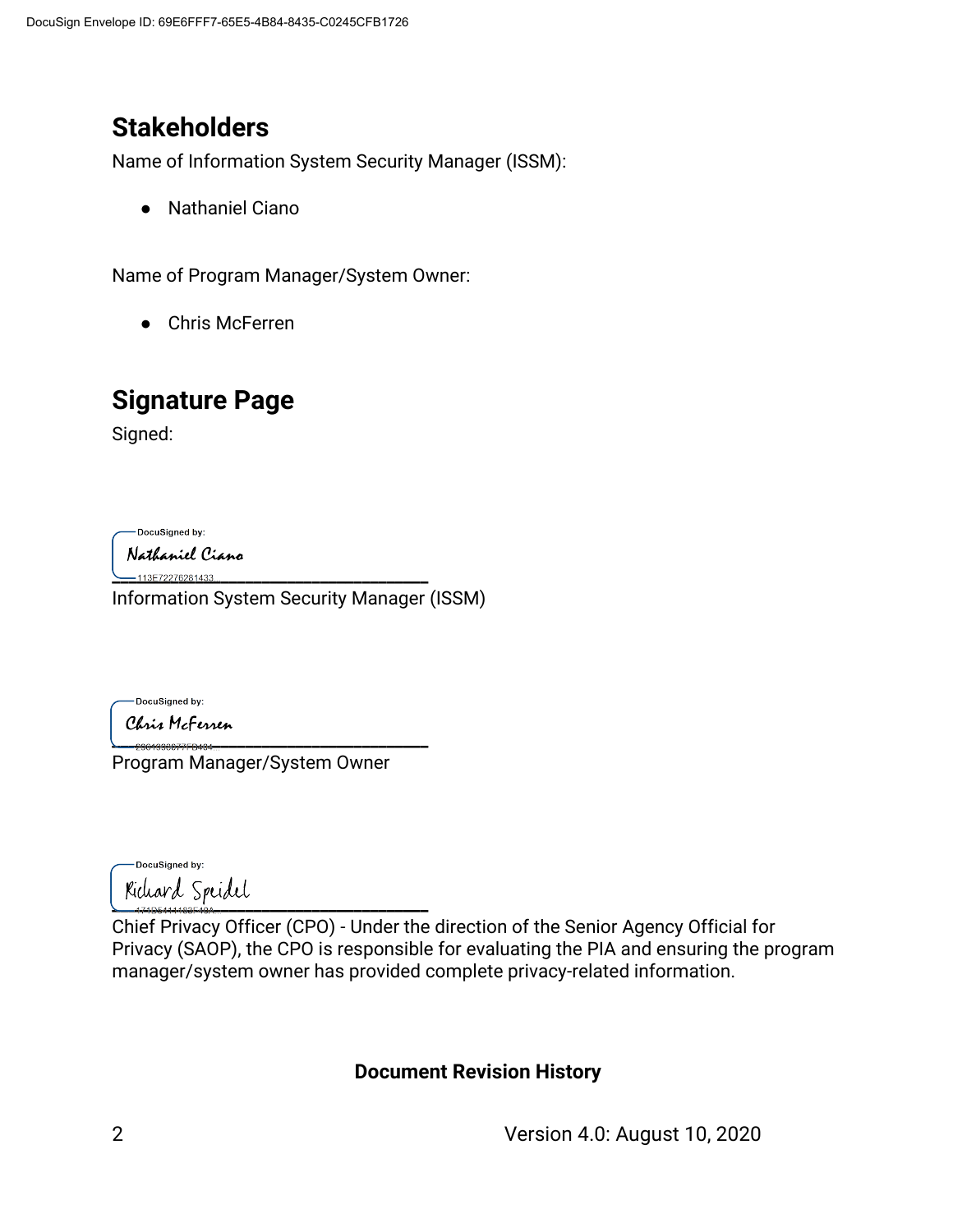| <b>Date</b> | <b>Description</b>                        | <b>Version</b> |
|-------------|-------------------------------------------|----------------|
| 7-13-2020   | Updated 2019 Version                      | 1.0            |
| 8-4-2020    | <b>Added Document Revision</b><br>History | 2.0            |
| 8-5-2020    | <b>Updated numbering</b>                  | 3.0            |
| 8-10-2020   | Concur with ISP                           | 4.0            |

# **Table of contents**

#### **SECTION 1.0 PURPOSE OF COLLECTION**

1.1 What legal authority and/or agreements allow GSA to collect, maintain, use, or disseminate the information?

1.2 Is the information searchable by a personal identifier, for example a name or Social Security number? If so, what Privacy Act System of Records Notice(s) applies to the information being collected?

1.3 Has an information collection request (ICR) been submitted to or approved by the Office of Management and Budget (OMB)? If yes, provide the relevant names, OMB control numbers and expiration dates.

1.4 What is the records retention schedule for the information system(s)? Explain how long and for what reason the information is kept.

#### **SECTION 2.0 OPENNESS AND TRANSPARENCY**

2.1 Will individuals be given notice before to the collection, maintenance, use or dissemination and/or sharing of personal information about them? If not, please explain.

#### **SECTION 3.0 DATA MINIMIZATION**

3.1 Why is the collection and use of the PII necessary to the project or system?

3.2 Will the system create or aggregate new data about the individual? If so, how will this data be maintained and used?

3.3 What controls exist to protect the consolidated data and prevent unauthorized access?

3.4 Will the system monitor members of the public, GSA employees, or contractors?

3.5 What kinds of report(s) can be produced on individuals?

3.6 Will the data included in any report(s) be de-identified? If so, how will GSA aggregate or de-identify the data?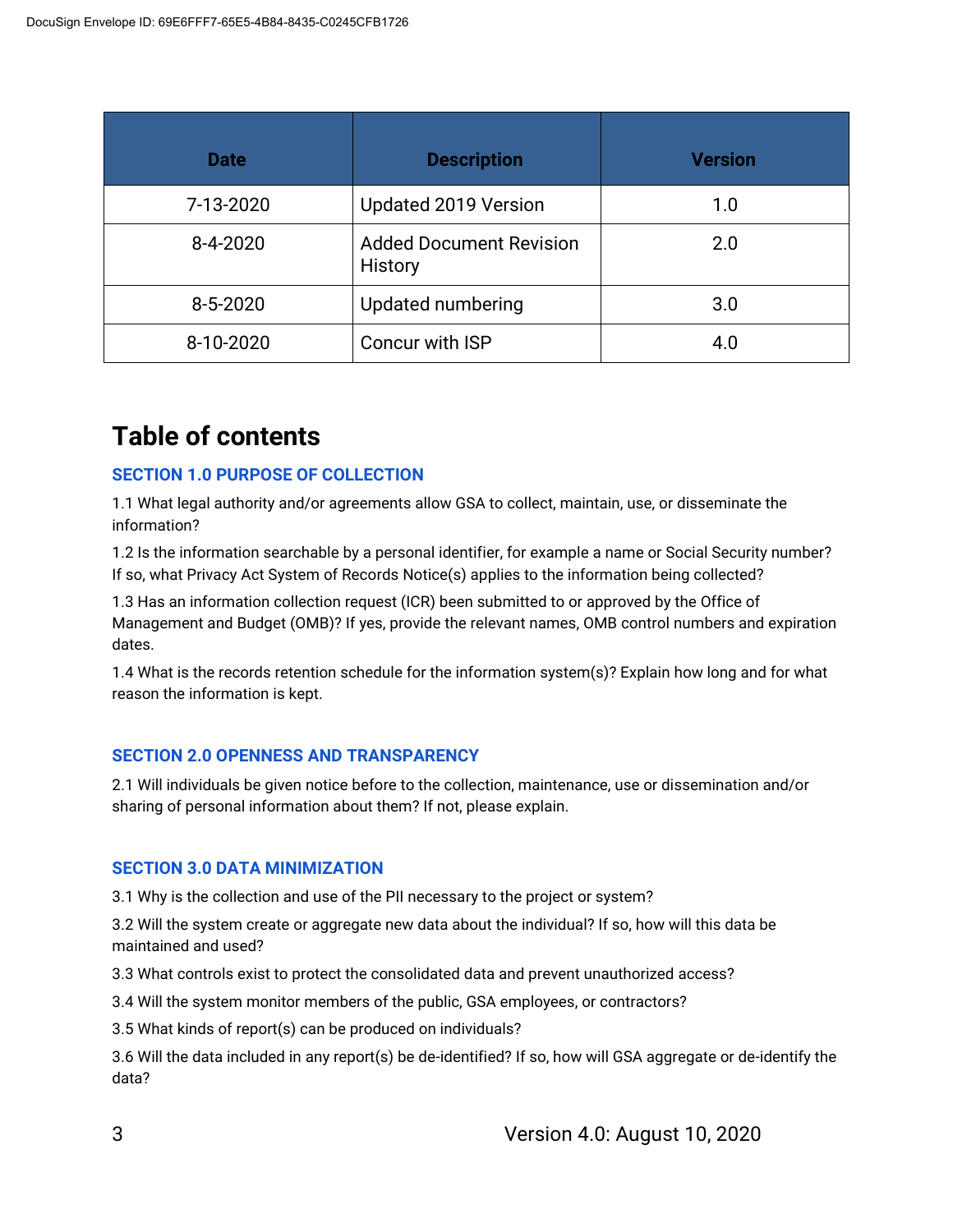#### **SECTION 4.0 LIMITS ON USES AND SHARING OF INFORMATION**

4.1 Is the information in the system, application, or project limited to only the information that is needed to carry out the purpose of the collection, maintenance, use, or dissemination?

4.2 Will GSA share any of the information with other individuals, Federal and/or state agencies, or private sector organizations? If so, how will GSA share the information?

4.3 Is the information collected directly from the individual or is it taken from another source? If so, what is the other source(s)?

4.4 Will the system, application, or project interact with other systems, either within GSA or outside of GSA? If so, what other system(s), application(s) or project(s)? If so, how? If so, is a formal agreement(s) in place?

#### **SECTION 5.0 DATA QUALITY AND INTEGRITY**

5.1 How will GSA verify the information collection, maintenance, use, or dissemination for accuracy and completeness?

#### **SECTION 6.0 SECURITY**

6.1 Who or what will have access to the data in the project? What is the authorization process for access to the project?

6.2 Has GSA completed a system security plan (SSP) for the information system(s) supporting the project?

6.3 How will the system be secured from a physical, technical, and managerial perspective?

6.4 Are there mechanisms in place to identify and respond to suspected or confirmed security incidents and breaches of PII? If so, what are they?

#### **SECTION 7.0 INDIVIDUAL PARTICIPATION**

7.1 What opportunities do individuals have to consent or decline to provide information? Can they opt-in or opt-out? If there are no opportunities to consent, decline, opt in, or opt out, please explain.

7.2 What procedures allow individuals to access their information?

7.3 Can individuals amend information about themselves in the system? If so, how?

#### **SECTION 8.0 AWARENESS AND TRAINING**

8.1 Describe what privacy training is provided to users, either generally or specifically relevant to the project.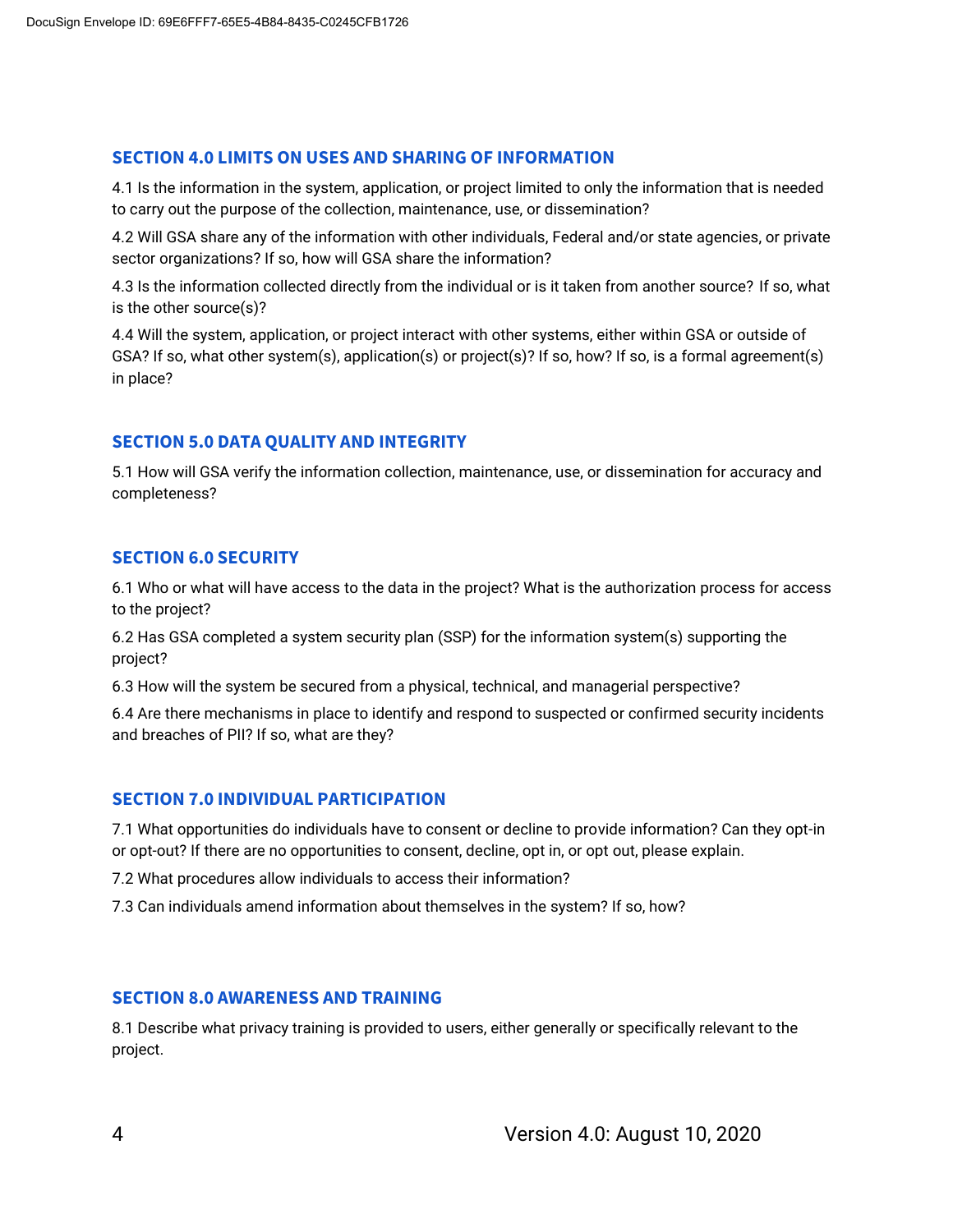#### **SECTION 9.0 ACCOUNTABILITY AND AUDITING**

9.1 How does the system owner ensure that the information is being used only according to the stated practices in this PIA?

### **Document purpose**

This document contains important details about Enterprise Application Services (EAS).To accomplish its mission, GSA IT must, in the course of providing an email solution, document management functionality, financial/HR reporting capabilities, and personnel adjudication tracking data, collect and/or process personally identifiable information (PII) about the people who use such products and services. PII is any information [1] that can be used to distinguish or trace an individual's identity like a name, address, or place and date of birth.

GSA uses Privacy Impact Assessments (PIAs) to explain how it collects, maintains, disseminates uses, secures, and destroys information in ways that protect privacy. This PIA comprises sections that reflect GSA's [privacy policy](https://www.gsa.gov/website-information/privacy-and-security-notice) an[d](https://www.gsa.gov/portal/category/21419) [program goals.](https://www.gsa.gov/portal/category/21419) The sections also align to the Fair Information Practice Principles (FIPPs), a set of eight precepts codified in the Privacy Act of 1974.<sup>[2]</sup>

# **A. System, Application, or Project Name:**

Enterprise Application Services (EAS)

## **B. System, application, or project includes information about:**

Federal employees and contractors

## **C. For the categories listed above, how many records are there for each?**

This is the overarching PIA for EAS; therefore in order to view the number of records for each subsystem that contains PII, please visit<https://gsa.gov/pia> to view the application specific PIA.

## **D. System, application, or project includes these data elements:**

The following EAS subsystems contain Personally Identifiable Information (PII). This PIA template has been truncated since PIAs exist for the five (5) systems below; therefore, please visit www.gsa.gov/PIA for the latest versions of each.

- 1. GSA Credential Information Management System (GCIMS)
- 2. Office of Civil Rights (OCR) Complaint Management System (OCR-CMS)
- 3. GSA Security Tracking and Adjudication Record System (GSTARS)
- 4. Google (G) Suite
- 5. Electronic Document Management Software (EDMS)

A summary is provided below for each application describing the PII that is being collected.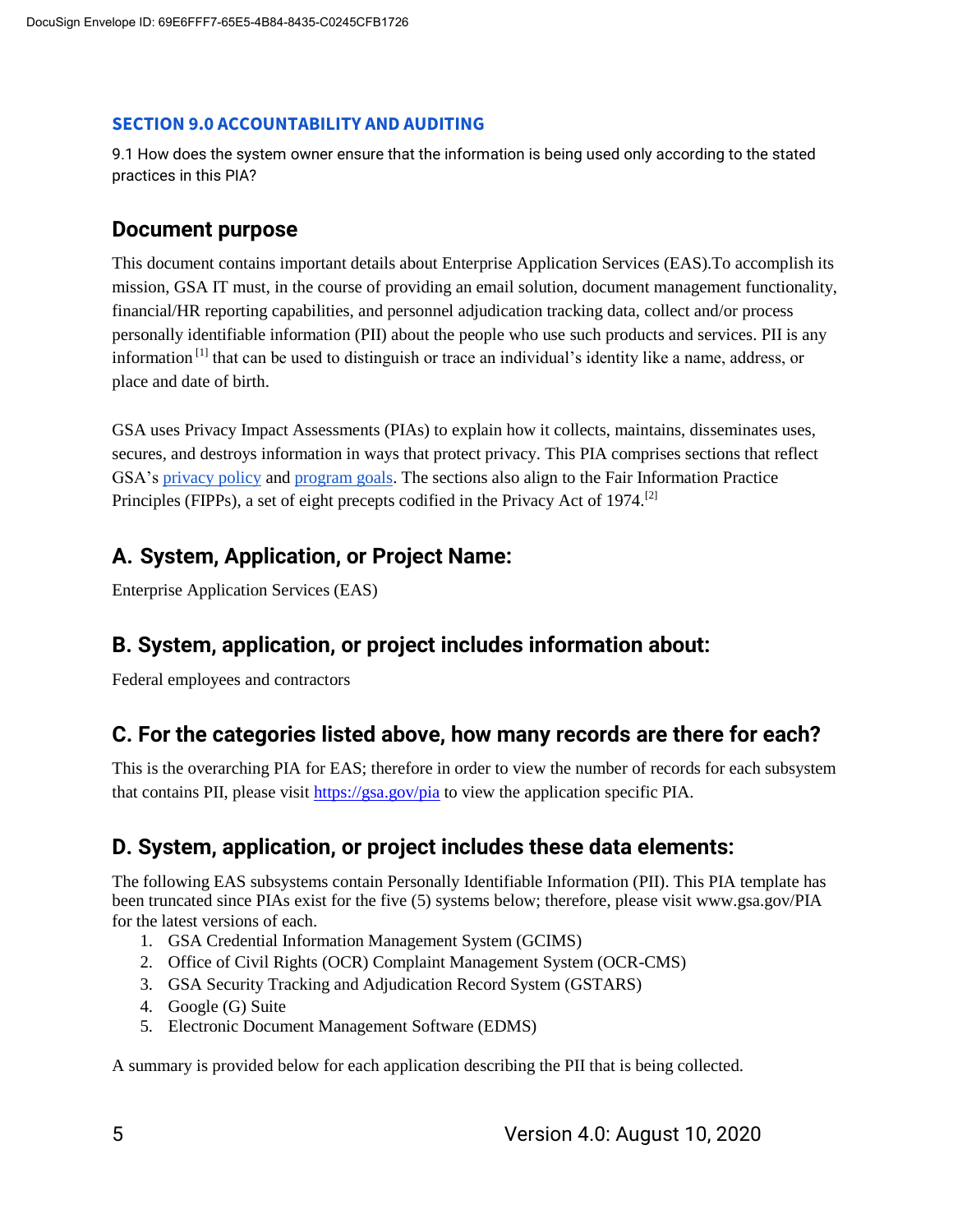- 1. **GSA Credential Information Management System (GCIMS):** The GCIMS application is designed to track GSA employee and contractor status in the credentialing and background investigation processes. GSA management, users, and respective role-holders will have the ability to record the initiation of a PIV card request for a particular applicant, as per the HSPD-12 and GSA specific requirements and procedures, manage the person's organization/company and/or contract affiliation, as well as the overall credentialing and investigation status during the process progression. The application provides search capabilities for organization, contract, and person. A credential screen summarizes the employee/contractor's personal information, status, issued credential, and conducted investigation. GCIMS enables a user to track important dates in the credentialing process, and also generate and print hard or soft copies of the Contractor Information Worksheet (CIW), using the applicant's data in the system. Please refer to the GCIMS PIA.
- 2. **Office of Civil Rights Complaint Management System (OCR-CMS**): OCR utilizes the Complaint Management System to: (1) file complaints and receive updates on their EEO cases (efile module); (2) monitor and track complaints nationwide; and (3) report on nationwide complaints activity including reports to EEOC (No FEAR and QRM modules). As per a congressional requirement,

agencies must submit annual reports to the EEOC and to Congress, and must purchase and/or develop systems that can compile the necessary information to track EEO complaint activity for case management and reporting as set forth in EEOC regulations. Please refer to the OCR-CMS PIA with EAS A&A package.

- 3. **GSA Security Tracking and Adjudication Record System (GSTARS):** The Personnel Security Branch Case Management System automates the tracking of personnel security investigation activities for the General Services Administration (GSA). The purpose of GSA Security Tracking and Adjudication Record System (GSTARS) is to enable the GSA Office of Mission Assurance, Personnel Security Division, and Personnel Security Branch to store and manage GSA personnel security information. In addition, GSTARS will allow Personnel Security to manage the integrated workflow process, management activities, caseloads, and reporting capabilities relating to personnel security investigations. Information contained within GSTARS includes: pre-employment waivers, background investigations (BIs), security clearances, SCI access, clearance receipts (reciprocity), reinvestigations, completion dates of various security checks, and adjudication status. Other information contained within GSTARS may include adjudication notes, decisions, employment records, education history, credit history, the subject's previous addresses, friends and associates, selective service records, military history, and citizenship. The personally identifiable information (PII) collected consists of data elements necessary to identify the individual and to track completion of security related processes including background or other investigations concerning the individual. The system has been designed to closely align with the Personnel Security Branch business practices, collecting and maintaining personally identifiable information which may be developed during the security investigation. Please refer to the GSTAR PIA with EAS A&A package.
- 4. **G Suite**: G Suite is a collection of online messaging and collaboration applications offered as a Software as-a-Service (SaaS) in a cloud computing environment. There are 37 minor Google Applications (Apps) that have been integrated within the GSA infrastructure to provide communication and collaboration services. G Suite core apps (primarily Email, Sites, Groups and Docs) may contain PII stored there by users for the purposes of normal day to day work operations, collaboration or simple storage. None of these apps collects that information as part of the processes. Sources may vary widely as information is not collected by the system's

6 Version 4.0: August 10, 2020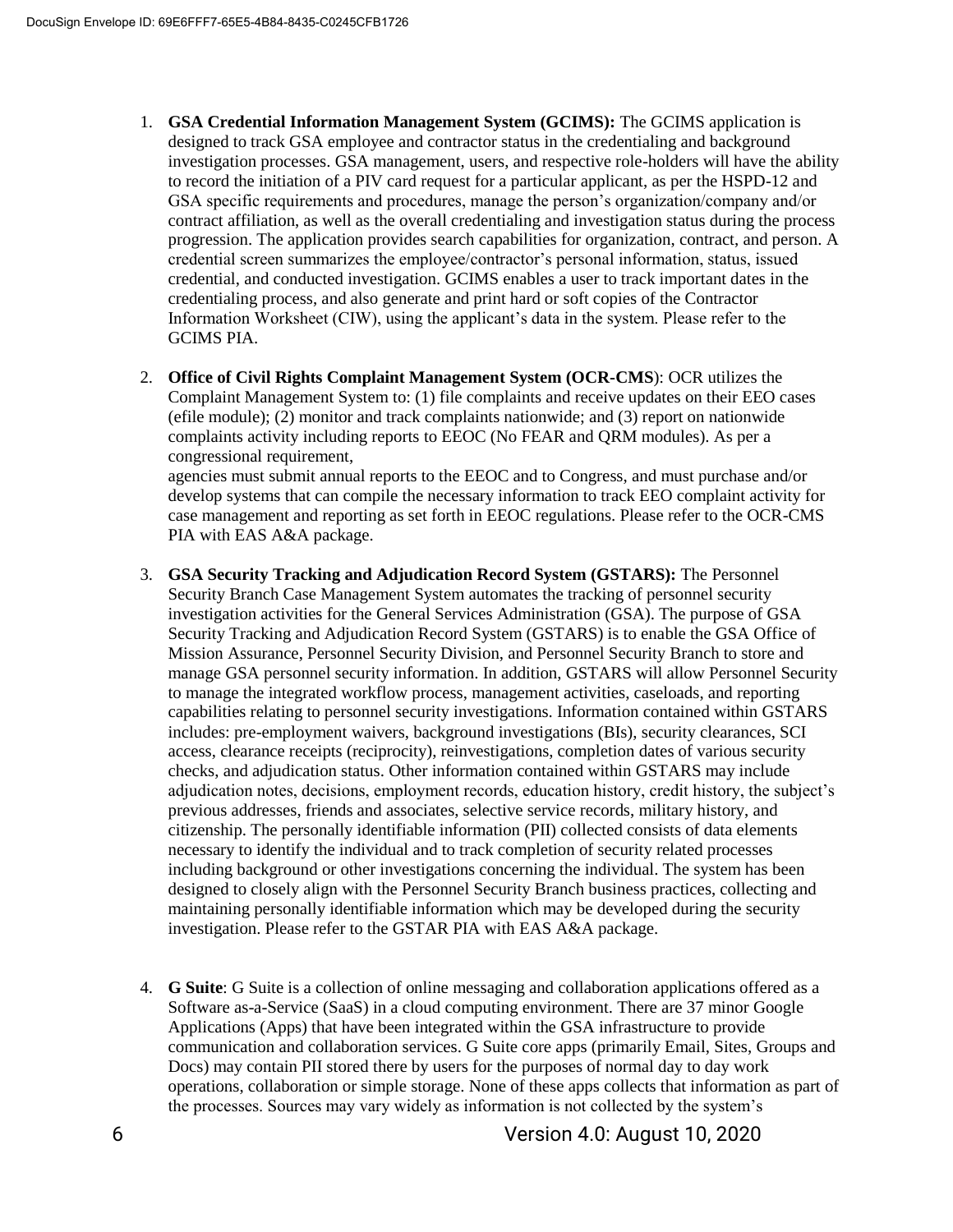applications specifically, but are used as a mechanism to store, collaborate and share information between users. The potential PII stored and shared using G Suite comes from a varied source of extracts and sources. Its primary purpose for being in G Suite is either for storage, sharing or collaboration. Please refer to the G Suite PIA with EAS A&A package.

5. **Electronic Document Management Software (EDMS):** The purpose of the Electronic Document Management Software (EDMS) system is to serve as a repository for GSA documents to reduce paper storage and provide reliable and secure access to documents where and when they are needed. The information system also allows for Enterprise document management and records management functionality. Currently, EDMS is migrating content from the PBC Enterprise Content Management System (ECMS) system into the EDMS boundary and the ECMS content owner has identified possible PII data elements that could be embedded within the corpus of the data. Data elements include, but are not limited to Full Names, Place of Birth, Date of Birth, Home Address, Phone Numbers, Email Address, Taxpayer Identification Number (TIN), and Driver's License Number.

The below subsystems of **EAS** do not have PIAs; therefore a separate PTA has been completed for each.

- Financial Data Reporting System (FDRS)
- Salesforce via force.com (EEO, PEO, GEO, PD, CEO, Client Solutions and Workspaces Orgs)
- Google Cloud Platform (GCP)
- ServiceNow
- $\bullet$  MaaS360
- Decision Lens
- Cloudlock
- Apptio TBM
- Qualtrics
- Everbridge Notification and Alert System
- DocuSign Federal
- Workiva
- Geometrics
- GEAR
- GSA Web services (Listsrv, SFTP, GSA Blogs, Bookit, Apex-redirect)
- Zoom
- Slack

# **Overview**

The GSA Enterprise Application Services (EAS) system is operated by the Office of Corporate IT Services, GSA OMA & other IT Offices. EAS is a GSA GSS with on premises hosted and vendor (FedRAMP) hosted applications and it is comprised of two major components Enterprise Ancillary Application (EAA) & Enterprise Cloud Services (ECS). These applications are used to provide services to the GSA Enterprise and the public user community. The authorization boundary includes the EAS on premises applications as well as cloud technology which are approved by FedRAMP. GSA's Associate Chief Information Officer of the Office of Corporate IT Services is the Authorizing Official of EAS and all the minor applications that fall under this system.

7 Version 4.0: August 10, 2020